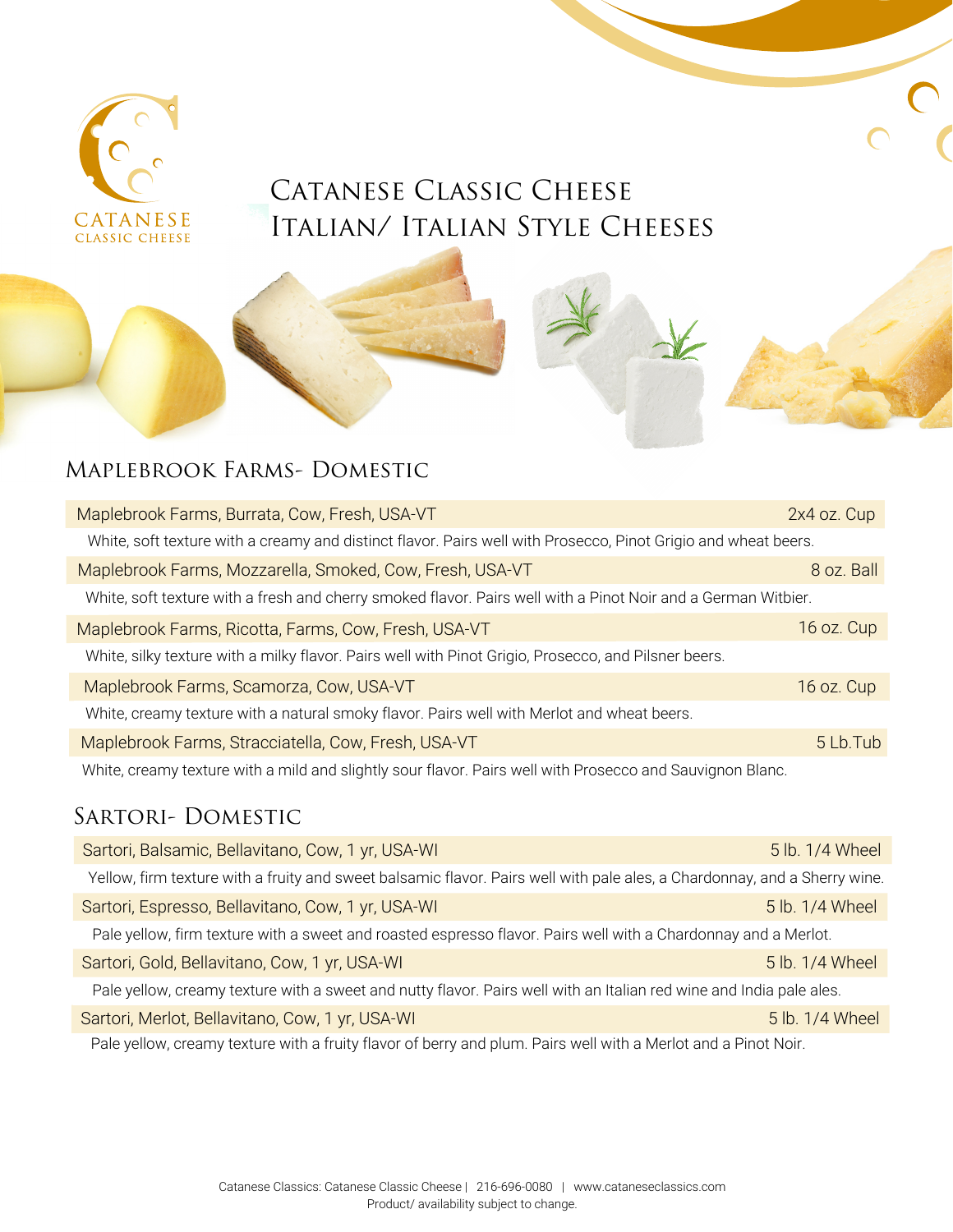# Belgioioso- Domestic

| Belgioioso, American Grana, Cow, USA-WI                                                                               | 16 lb. Quarter         |
|-----------------------------------------------------------------------------------------------------------------------|------------------------|
| Yellow, hard texture with a full and nutty flavor. Pairs well with a Pinot Noir, Italian reds and complex ales.       |                        |
| Belgioioso, American Grated Grana, Cow, USA-WI                                                                        | 20 lb. Case            |
| Yellow, hard texture with a full and nutty flavor. Pairs well with a Pinot Noir, Italian reds and complex ales.       |                        |
| Belgioioso, Mascarpone, Cow, Fresh, USA-WI                                                                            | 1 lb. Cup; 5 lb. Tub   |
| White, creamy texture with a sweet and buttery flavor. Pairs well with Moscato and fruit beers.                       |                        |
| Belgioioso, Mozzarella, Bocconcini, Cow, Fresh, USA-WI                                                                | 3 lb. Tub              |
| White, creamy texture with a mild and buttery flavor. Pairs well with a Chardonnay, a Merlot, and a Pinot Bianco.     |                        |
| Belgioioso, Mozzarella, Ciliegine, Cow, Fresh, USA-WI                                                                 | 3 lb. Tub              |
| White, creamy texture with a mild and buttery flavor. Pairs well with a Chardonnay, a Merlot, and a Pinot Bianco.     |                        |
| Belgioioso, Mozzarella, Log, Cow, Fresh, USA-WI                                                                       | 1lb. Log               |
| White, soft delicate texture with a fresh buttery flavor. Pairs well with a Chardonnay, a Merlot, and a Pinot Bianco. |                        |
| Belgioioso, Parmesan, Black Wax, Cow, USA-WI                                                                          | 24 lb. Black Wax Wheel |
| Golden yellow, semi-soft texture with a full and nutty flavor. Pairs well with red wine.                              |                        |
| Belgioioso, Ricotta Con Latte (73PS), Cow, Fresh, USA-WI                                                              | 5 lb. Tub              |
| White, creamy texture with a fresh milky flavor. Pairs well with Chardonnay and Sauvignon Blanc.                      |                        |
| Belgioioso, Salad Blend, Shaved, Cow, USA-WI (Asiago, Parmesan, and Romano Blend)                                     | 5 lb. Bag              |
| Blend, soft texture with a savory combination of sweet, sharp, and nutty flavors. Pairs well on salads.               |                        |

# Italian Style- Domestic Cont.

| Tulip Tree Creamery, Nettle, Cow, USA-IN                                                                                | 6 Oz Square         |
|-------------------------------------------------------------------------------------------------------------------------|---------------------|
| White, sprinkled with mint, sage, and nettle leaves, semi-soft texture with a savory flavor. Pairs well with pale ales. |                     |
| Polly-O, Mozzarella, Smoked, Cow, USA                                                                                   | 5lb. Loaf           |
| White, smooth texture with a fresh and smoky flavor. Pairs well with Pinot Noir and a German witbier.                   |                     |
| EMMA - IMPORTED                                                                                                         |                     |
| Emma, Grana Padano, Raw Cow, 14 mts, DOC Italy                                                                          | 10 lb. 1/8 Wheel    |
| White, gritty texture with a fruity and nutty flavor. Pairs well with Cabernet Sauvignon and a Chardonnay.              |                     |
| Emma, Mascarpone, Cow, Fresh, Italy                                                                                     | 500 g Cup           |
| White, creamy texture with a sweet and tangy flavor. Pairs well on cheese boards and in sweet treats.                   |                     |
| Emma, Parmesan, Grated, Cow                                                                                             | 5 lb. Bag           |
| Golden yellow, grainy texture with a savory flavor. Pairs well on pizzas, salads, and pasta dishes.                     |                     |
| LA CASEARIA - IMPORTED                                                                                                  |                     |
| La Casearia Carpenedo, al Prosecco, Raw Cow, 4 months, Italy                                                            | 7 lb. avg 1/2 Wheel |
| Ivory, soft texture with a fresh fruity flavor. Pairs well with Prosecco and Chianti.                                   |                     |
| La Casearia Carpenedo, Vento d'Estate, Cow, Italy                                                                       | 5 lb. Wheel in Hay  |
| Cream, creamy texture with a milky and tangy flavor. Pairs well with red wines and Prosecco.                            |                     |